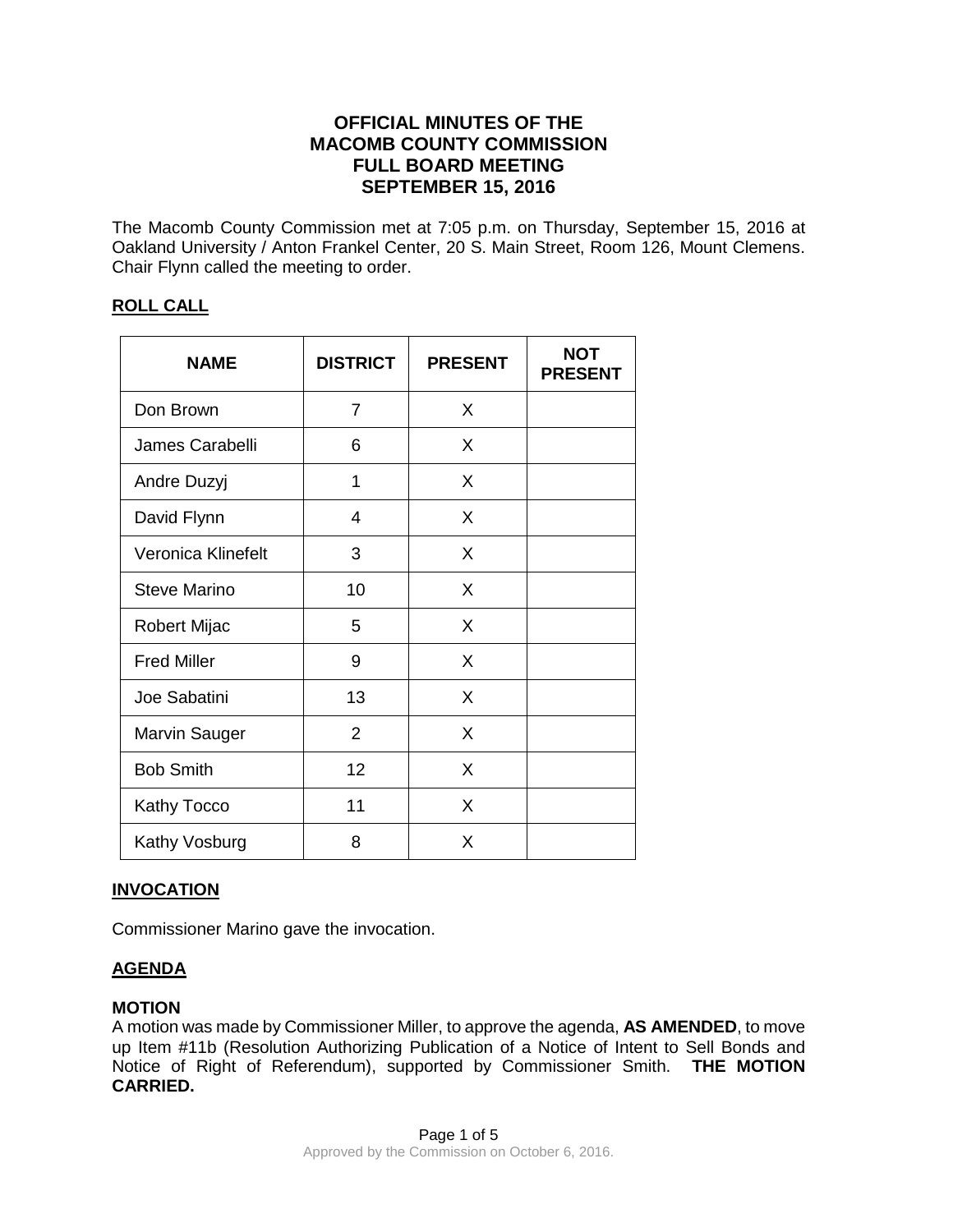### **MINUTES**

#### **MOTION**

A motion was made by Commissioner Marino, to approve the minutes dated September 8, 2016, supported by Commissioner Tocco. **THE MOTION CARRIED.** 

### **PUBLIC PARTICIPATION**

Joseph Hunt, 8306 Stanley, Warren

## **CORRESPONDENCE FROM THE EXECUTIVE**

August 31, 2016 Letter regarding Veto Ordinance 2016-03

#### **MOTION**

**R16-193** A motion was made by Commissioner Sabatini, to receive and file, supported by Commissioner Smith. **THE MOTION CARRIED**.

#### **RESOLUTION**

#### **MOTION**

A motion was made by Commissioner Miller, to adopt the following Resolution, supported by Commissioner Duzyj.

**R16-194** Authorizing Publication of a Notice of Intent to Sell Bonds and Notice of Right of Referendum (offered by Board Chair, recommended by Finance Committee on 09-14-16).

A roll call vote was taken:

Voting yes were: Klinefelt, Marino, Mijac, Sabatini, Sauger, Smith, Vosburg, Brown, Carabelli, Duzyj, Miller, Tocco and Flynn. There were 13 YES votes. There were 0 NO votes.

## **THE MOTION CARRIED.**

## **RECEIVE AND FILE**

Review of Comprehensive Annual Financial report for year ended December 31, 2015 (Given by David Herrington, Partner; Lisa Manetta, CPA, CFE, Audit Partner; Steve Smigiel, Finance Director)

#### **MOTION**

**R16-195** A motion was made by Commissioner Sabatini, to receive and file the Comprehensive Annual Financial report, supported by Commissioner Marino. **THE MOTION CARRIED**.

#### **INFRASTRUCTURE COMMITTEE MEETING – September 13, 2016**

No report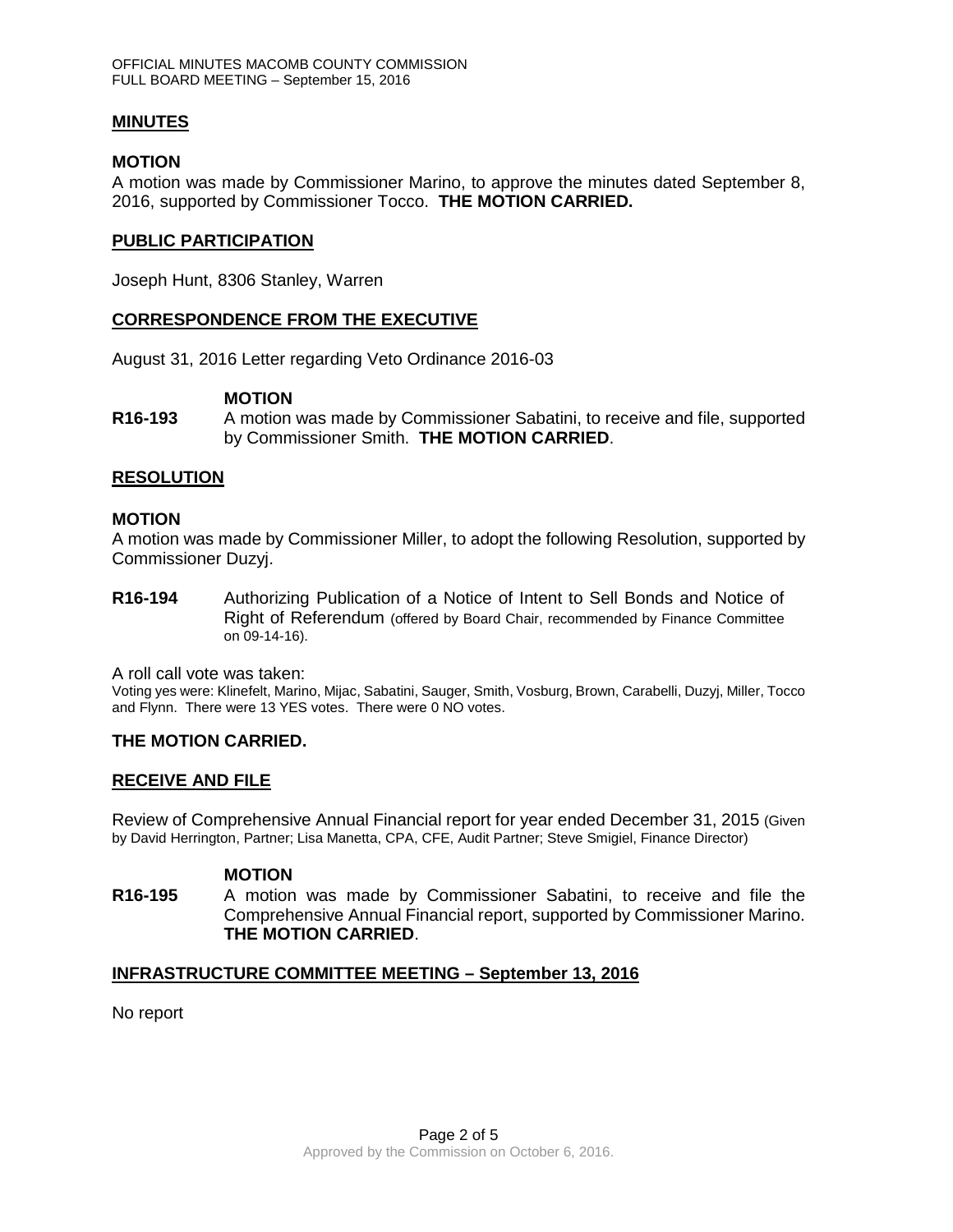### **FINANCE COMMITTEE MEETING – September 14, 2016**

The reading of the recommendations from the Finance Committee meeting was waived and a motion was made by Commissioner Miller, supported by Commissioner Brown, to adopt the committee recommendations.

- **R16-196** Approve the Cost Share Agreement outlining the cost participation between the City of Fraser and The Department of Roads for the resurfacing of Utica Road from 14 Mile to north of 15 Mile Road; further, a copy of this Board of Commissioners' action is directed to be delivered forthwith to the Office of the County Executive.
- **R16-197** Approve the Cost Share Agreement outlining the cost participation between Macomb Township and the Department of Roads for the construction of a roundabout at 25 Mile and Romeo Plank; further, a copy of this Board of Commissioners' action is directed to be delivered forthwith to the Office of the County Executive.
- **R16-198** Approve the Cost Share Agreement outlining the cost participation between Macomb Twp., Shelby Twp., and the Department of Roads for the Hayes Road resurfacing between 25 and 26 Mile Roads; further, a copy of this Board of Commissioners' action is directed to be delivered forthwith to the Office of the County Executive.
- **R16-199** Approve the FY 2017 September Year-End Funds Continuing Appropriation Ordinance; further, a copy of this Board of Commissioners' action is directed to be delivered forthwith to the Office of the County Executive. (Record Vosburg NO vote from Committee)

## **THE MOTION CARRIED.**

#### **PROCLAMATION**

#### **MOTION**

A motion was made by Commissioner Miller, to adopt the following Proclamation, supported by Commissioner Vosburg.

**R16-200** Commending Sheila Strunk upon her retirement from Macomb County DHS. (Offered by Miller, recommended by Finance Committee on 09-14-16)

#### **THE MOTION CARRIED.**

#### **BOARD CHAIR REPORT**

#### **MOTION**

A motion was made by Commissioner Marino, to receive and file, supported by Commissioner Vosburg. **THE MOTION CARRIED.**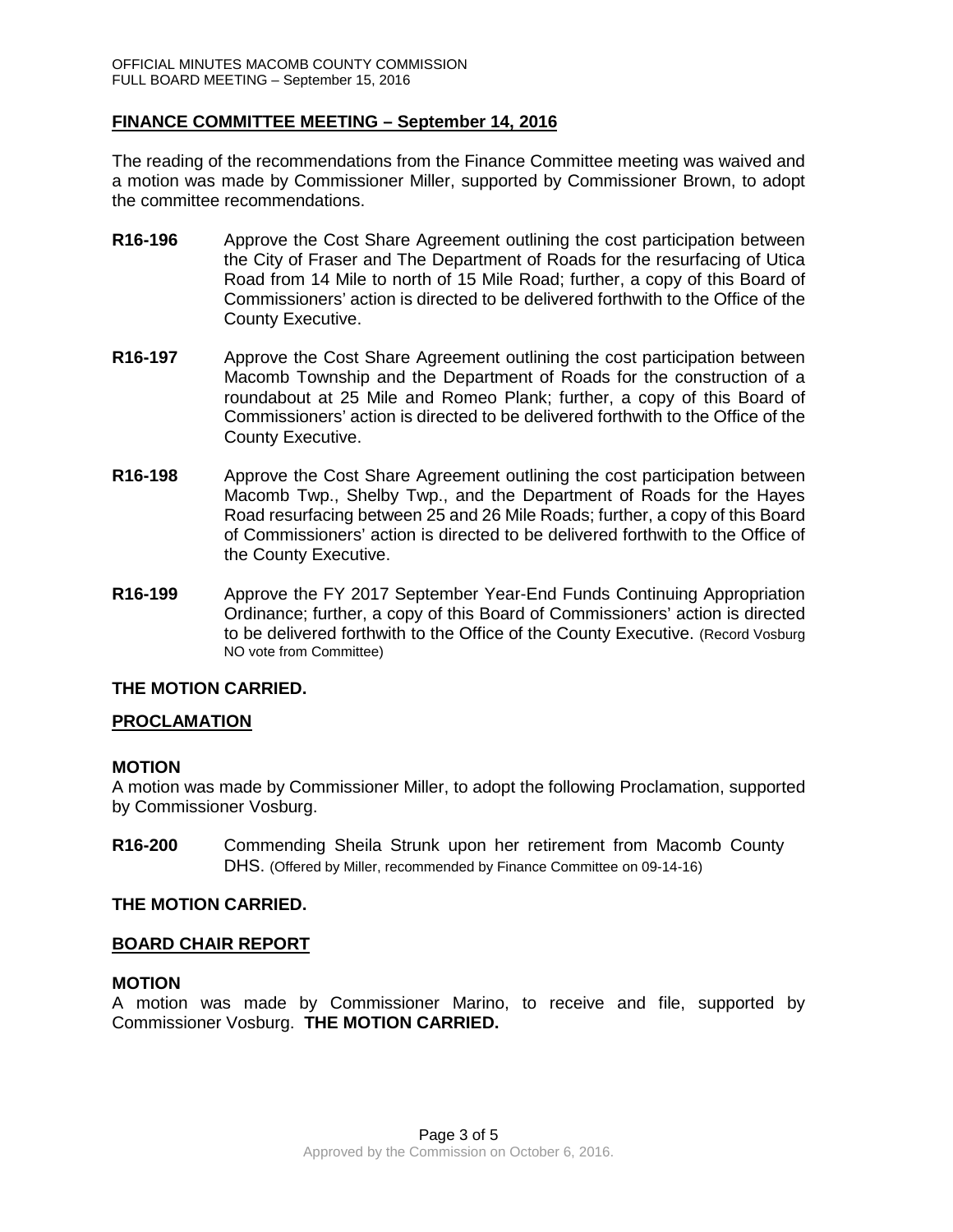## **ETHICS ORDINANCE**

Given by Scott Smith, Independent Counsel

#### **MOTION**

A motion was made by Commissioner Smith, to adopt the following resolution, supported by Commissioner Marino.

**R16-201** Resolution to Override Veto of Ordinance 2016-03 "An Ordinance to Amend and Restate Ordinance No. 2011-10 Entitled, "An Ordinance to Establish a Standard of Ethics for all public servants of Macomb County pursuant to Section 2.2 of the Home Rule Charter of Macomb County, Michigan".

A roll call vote was taken:

Voting yes were: Mijac, Miller, Sabatini, Vosburg, Brown, Carabelli, Duzyj, Klinefelt, Smith, Marino, Tocco and Flynn. There were 12 YES votes.

Voting no was: Sauger. There was 1 NO votes.

## **THE MOTION CARRIED.**

#### **MOTION**

**R16-202** A motion was made by Commissioner Miller, to send the letter from Dickinson Wright to the Executive's Office on behalf of the entire Commission, supported by Commissioner Marino.

## **THE MOTION CARRIED.**

#### **NEW BUSINESS**

Chair Flynn spoke regarding restatement and clarifying of the retirement ordinance.

#### **PUBLIC PARTICIPATION**

Roger Heller, 24082 Meadowbridge, Clinton Twp. Joe Hunt, 8306 Stanley, Warren Birdie Nash, 29484 Ashland Ave, Harrison Twp. Karen Spranger, 7520 Hudson, Warren